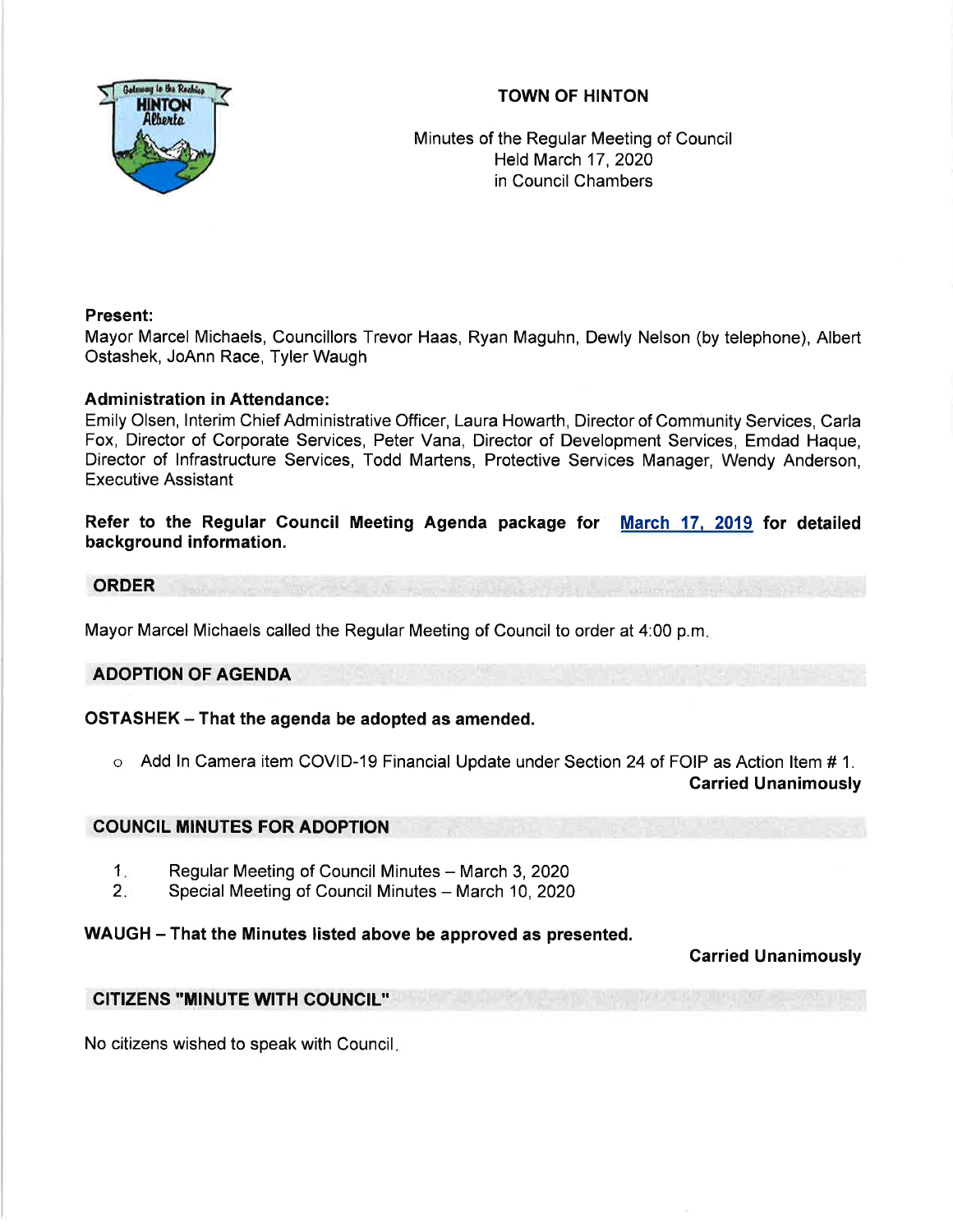## ACTION ITEMS

1. COVID-19 Financial Update (Section 24 of FOIP)

OSTASHEK - That the Regular Meeting of Gouncil move ln Camera at 4:02 p.m.

Carried Unanimously OSTASHEK - That the Regular Meeting of Gouncil Move out of ln Gamera at 5:02 p.m. Carried Unanimously

2. 2020 - 2022 Three Year Operating Budget and 2020 - 2024 Five Year Capital Plan

MAGUHN - That Gouncil amend the current draft budget to remove the GOLA increases reflected and be put towards capital reserves.

Carried Unanimously

The telephone connection with Councillor Nelson was lost at 5:24 p.m., reconnected at 5:25 p.m.

HAAS -That Gouncil approve the 2020 Operating Budget of \$29,137,747 as amended and that Gouncil approve the 2020-22 Three-Year Operating Plan as amended.

OSTASHEK - That the above motion be split.

HAAS - That Gouncil approve the 2020 Operating Budget of \$29,137,747 as amended.

Carried 6-1 For: Haas, Waugh, Maguhn, Michaels, Ostashek, Race Against: Nelson

HAAS - That Council approve the 2020-22 Three-Year Operating Plan as amended.

NELSON - Move to table the split motion.

Garried 6-1 For: Haas, Waugh, Maguhn, Michaels, Ostashek, Nelson Against: Race

NELSON - Move that Administration brings forward and update to the three-year operating budget reflecting no more than 4% tax rate increase in each 2021 and 2022 by the end of June 2020.

> Defeated 1-6 For: Nelson Against: Haas, Waugh, Maguhn, Michaels, Ostashek, Race

A short break was called at 6:05 p.m. with the meeting reconvening at 6:13 p.m

WAUGH - That the tabled motion - That Council approve the 2020-22 Three-Year Operating Plan as amended be raised from the table

Garried Unanimously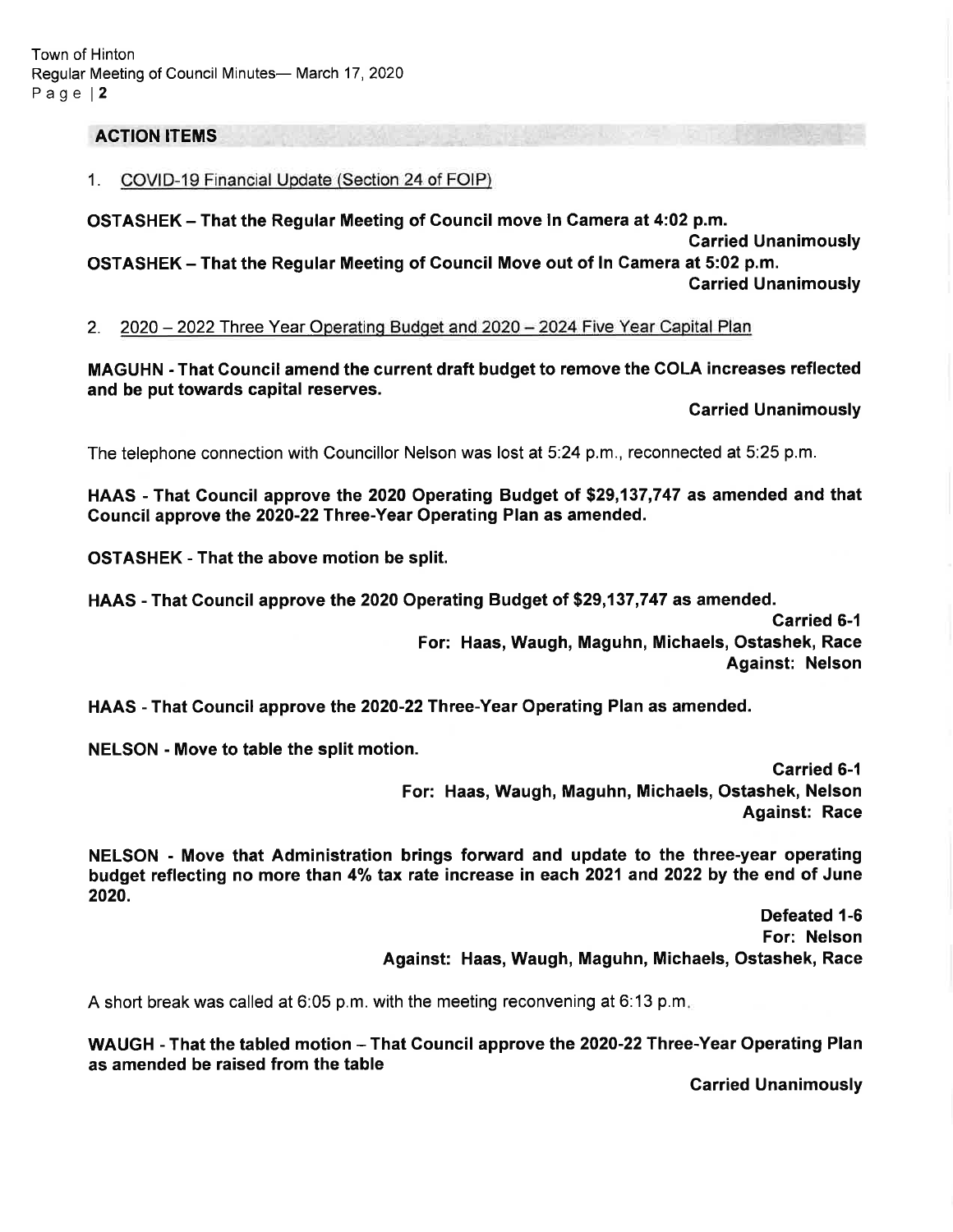Town of Hinton Regular Meeting of Council Minutes- March 17, 2020 Page | 3

HAAS - That Council approve the 2020-22 Three-Year Operating Plan as amended.

Carried 5-2 For: Haas, Waugh, Maguhn, Michaels, Race Against: Ostashek, Nelson

OSTASHEK - Move that Administration bring forward the 2021-2023 three-year Operating Budget with no more than 4% tax rate increase in each year.

Carried Unanimously

WAUGH - That Gouncil approve an increase in commercialwaste collection fee of 5% each year for the next three years.

Garried Unanimously

MAGUHN - That Council renew the motion from the March 10,2020 meeting:

That the detailed annual capital budget be made available publicly in all upcoming annual budget documents and presentations.

> Defeated 4-3 (213 required) For: Maguhn, Michael, Ostashek, Nelson Against: Race, Waugh Haas

NELSON - That Gouncil approve the street sign upgrade project through a request for decision prior to being tendered.

> Defeated 3-4 For: Waugh, Maguhn, Nelson Against: Haas, Michaels, Ostashek, Race

WAUGH - That Gouncil approve the 2020 Gapital Budget of \$10,130,302 and the 2020-24 Five-Year Capital Plan as presented.

> Carried 6-1 For: Haas, Waugh, Michaels, Ostashek, Nelson, Race Against: Maguhn

OSTASHEK - That Gouncil direct Administration to implement cost mitigation strategies within the 2020 Operating Budget to offset the ongoing financial impacts of COVID-19. Administration to provide Council with ongoing regular reports related to these mitigation strategies.

Carried Unanimously

#### INFORMATION ITEMS

1. Council lnforrnation Package #1 for March 17,2020

HAAS - That Gouncil accept lnformation Package #1 tor March 17,2020 as information.

Garried Unanimously